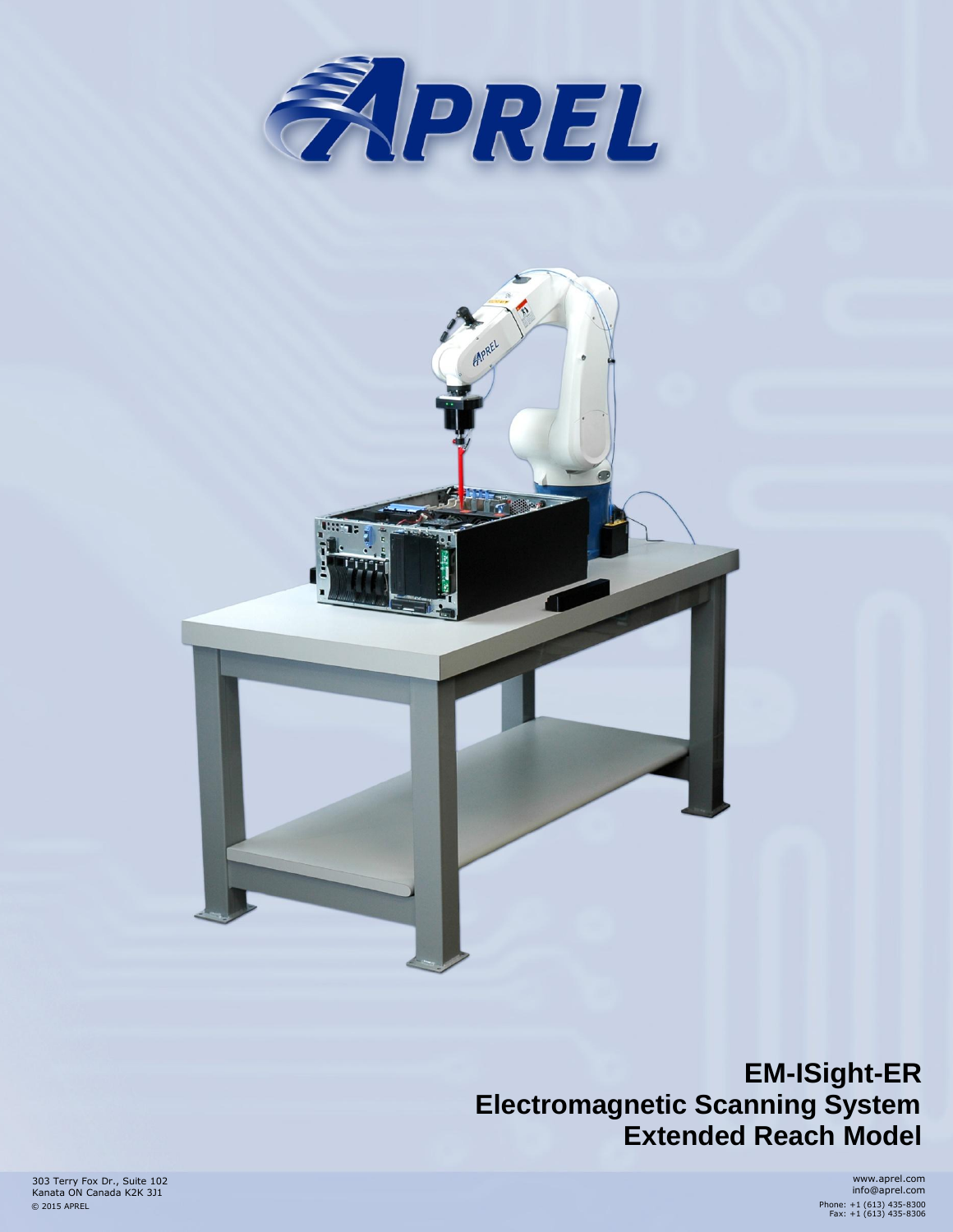

EM-ISight-ER EMI/EMC measurement system built on a 6 axis articulated robot designed to support multiple applications and industries including networking, automotive, integrated circuits, aviation, military, and consumer products. Used as compliance system for IEC-61967-1-6 or a pre-compliance / development tool, the abundance of features meet most requirements for research, design and analytical needs. Custom applications can be developed by the user for EM-ISight-ER allowing for a complete customized test platform. The footprint of the system includes a workstation which allows for integration of the robot and controller. Multiple work space including off axis horizontal and vertical assessments can be conducted. Multiple probe options are available for the system and the ability to upgrade for ESD measurements at a later date provides a fully flexible test platform. Near-field measurements can be executed from 10 kHz to 6GHz as standard with optional upgrade for ESD or frequency extension to 20/40GHz available.

EM-ISight-ER is an affordable and easy to use system with great return on investment when compared to traditional measurement solutions. Using the optional Far Field Approximation (FFA) module is an

alternative to costly pre-compliance EMC chambers which have high maintenance costs and use significant floor space. Integration of high end Low Noise Amplifiers at the core of the transmission line yield low insertion loss and high unwanted field rejection of better than 25dBm. Easy setup for measurement profiles (less than 60 seconds) using the optional camera and touch detection allow complex topologies of a PCB to be taught in real time.

Measurements can be conducted in traditional Cartesian and off axis Horizontal scan configurations.

### **Applicable Standards**

IEC-61967-1-6 VCCI/CISPR 22/FCC Pt 15/22 EN55022 CISPR 12/FCC Pt 18/EN55011/ EN60555/VDE0871 EN55024/EN6100-6-4/GR-1089-CORE ITU-T/ETS300/ IEC-6100-3



### **Applications**

Integrated Circuit/Printed Circuit Board Wireless modules De-Sense testing (receiver circuits) Medical devices Automotive and aviation Electronic device emissions Pre-Compliance testing (emissions/susceptibility) Quality control/audit Consumer products cell phone/computer devices Susceptibility / ESD

## **Supported Spectrum Analyzers**

**Tektronix** Keysight/Agilent Anritsu Rhode and Schwartz

**NOTE: Signal generator, spectrum analyzer is customer supplied. Some applications require additional upgrades from a standard package spectrum analyzer; please confirm spectrum analyzer compatibility with APREL.**

Subject to change without notice E&OE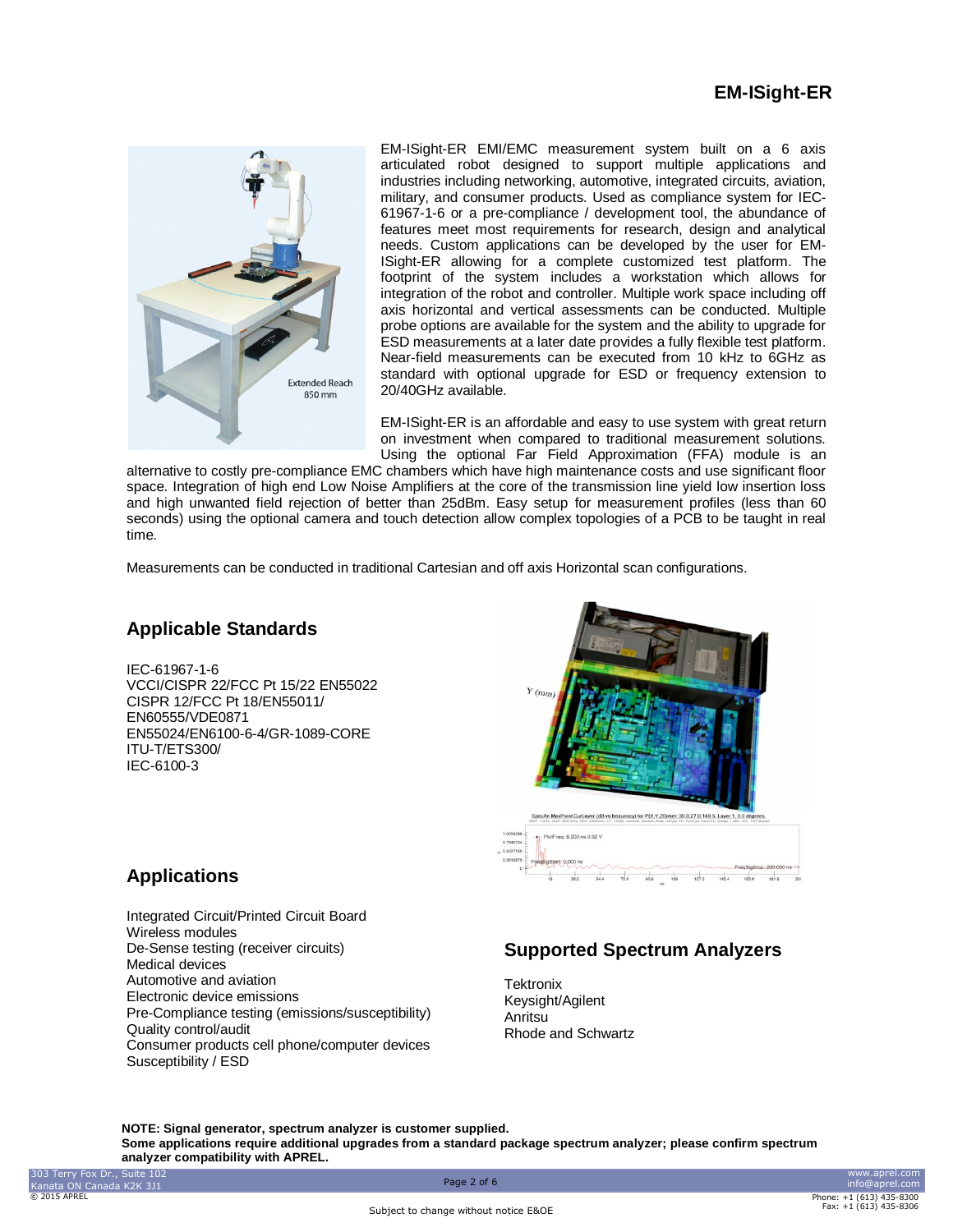



**Front Workspace Side Workspace** 

### **System Highlights**

**Vertical scans**

- Single probe solution from 10kHz to 6GHz
- X/Y/Z scan areas of 600mm (Cartesian)
- High resolution scan (>0.02mm)
- Coarse scan with dynamic peak search function
- Real-time topology analysis using dynamic touch detection (Cartesian or Horizontal)
- Z height distance from 0.05mm up to 600mm (Cartesian)
- 4D Measurements of DUT by integrating X/Y/Z & Phi
- Field distribution presented in 2D, 3D or 4D plotting with quick snap image processing @ 2.2µm
- Source direction plots (vector)
- Customizable reports based on user requirements automatically exported to MS Word
- Delta plot measurement function (compare before/after measurements)
- Frequency distribution plots based on span and trace with added limit lines
- AVI export function for real-time visualization of field and frequency distribution
- Advanced measurement functions, single point analysis, quick check, free move and point delta
- Micro Strip Line 10kHz to 6GHz
- Quick scan setup using Optional robot mounted vision camera with 2.2µm pixel size and auto zoom





**Horizontal Scans**

**Front Workspace Side workspace**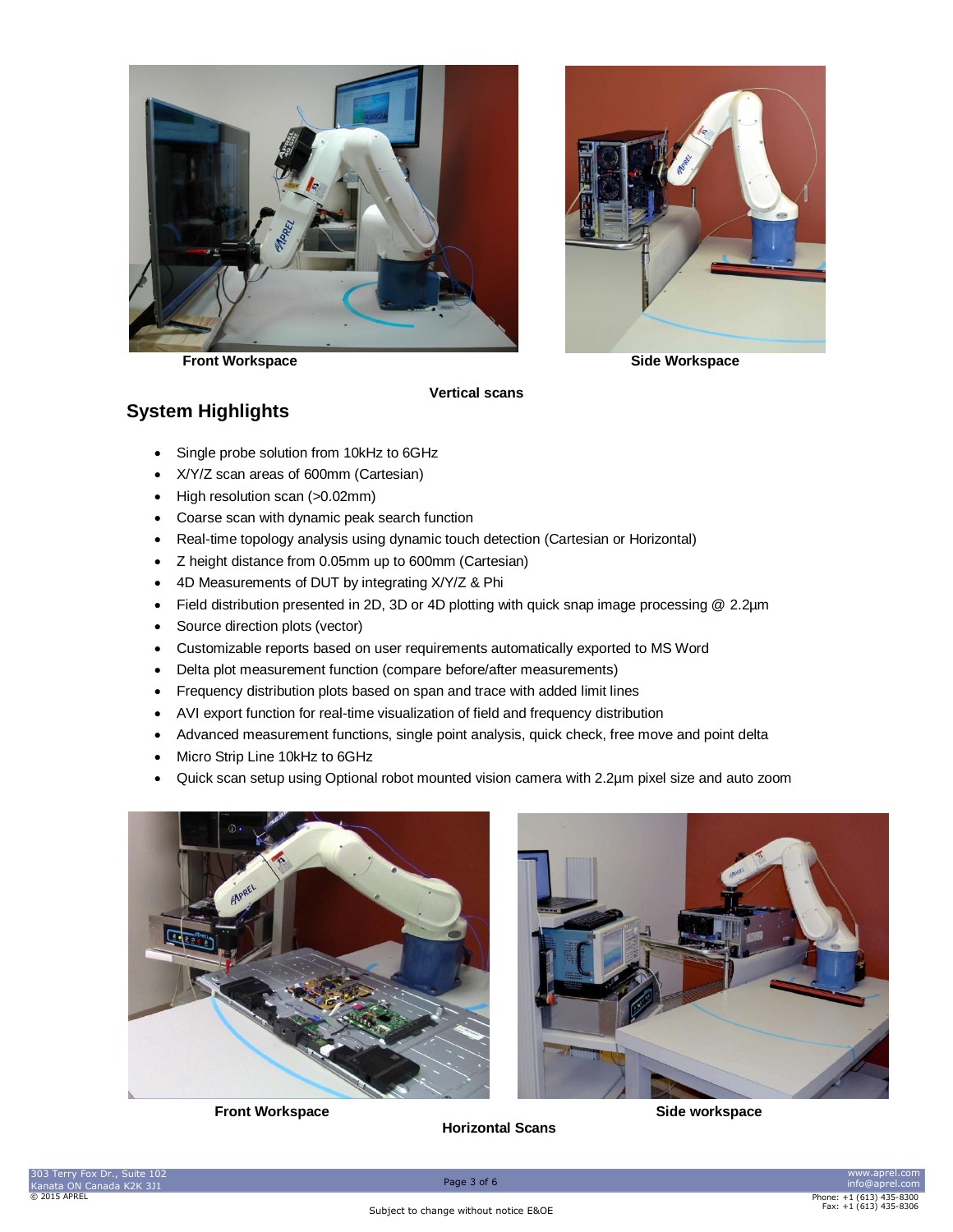# **Optional Workstation Configurations**





**Horizontal Scan**







**Vertical Scans**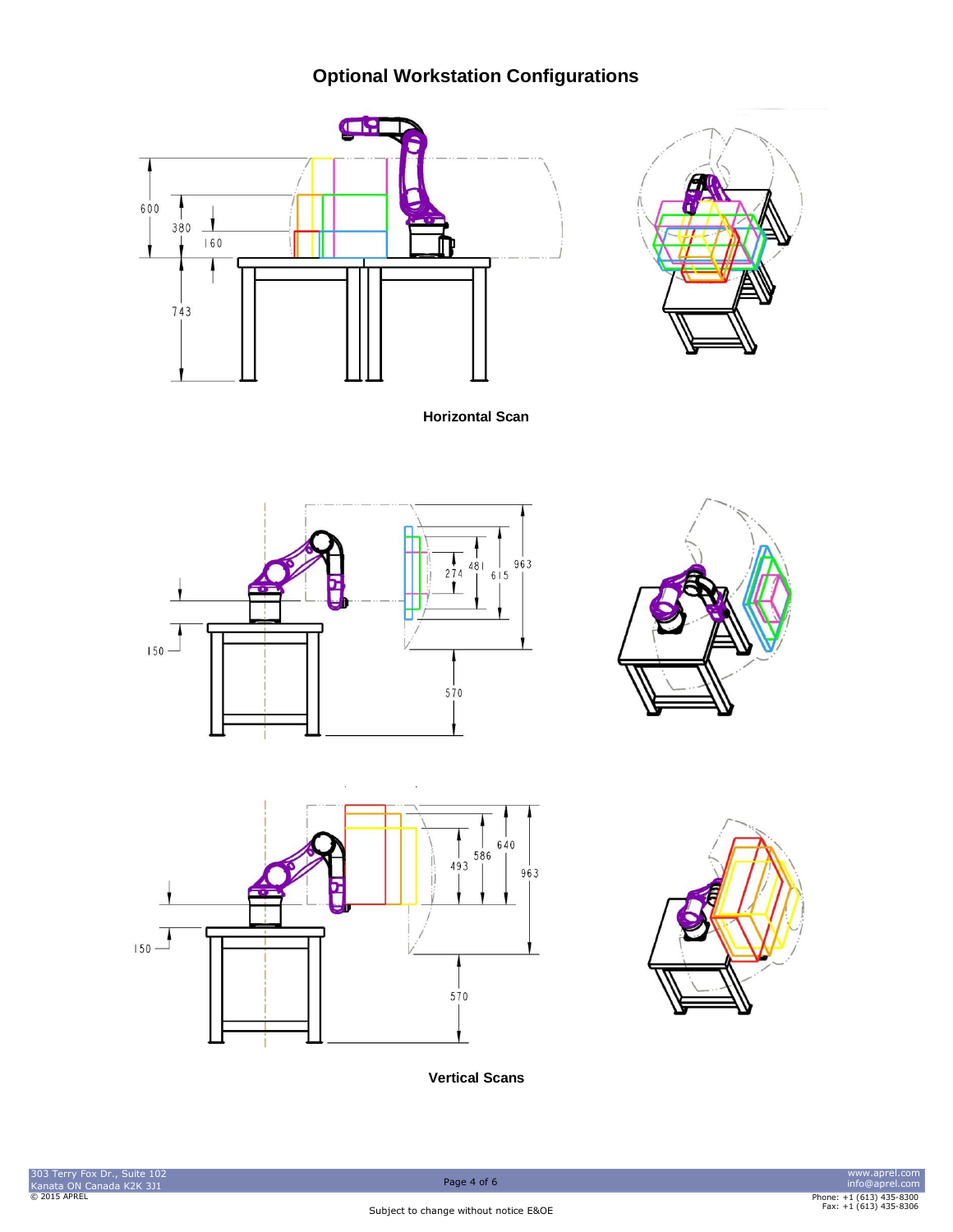## **Standard System Configuration**

- Single probe solution for measurements from 10kHz to 6GHz
- Low Noise Amplifier 10kHz 6GHz
- Calibrated H-Field antenna probe to ISO/IEC-17025 standards to IEC-61967-1-6
- Software platform with 1 year fully comprehensive support and feature updates
- Software supports user defined parametric settings, user defined pass/fail graphing, and graphical

measurement data for statistical readout full 3/4D graphic package for visualization and manipulation of

measured fields, storage and retrieval of measurement results

- Automated precision antenna probe movement using DENSO robotics
- Remote access to measurement database
- Dynamic process control
- Z-Axis surface detection system
- Standard workstation  $L = 152$ cm x W =76cm x H = 30cm
- Collision detection system for user/DUT safety
- Device Positioning fixture

#### **Optional Accessories/Software**

Measurement software and probe upgrade to 20/ 40GHz

E-Field Antenna Probe

Dual Stage Low Noise Amplifiers DC to 6/20/40 GHz

FFA Far Field Approximation Software

USA Ubiquitous Server Application

Robot mounted vision camera with 2.2µm pixel size and auto zoom

ESD/Susceptibility Test Suite





**FFA Tiled Volumes with 4D Plot with Interpolated Hotspot Markers Grid and 3D Hotspot Marker**